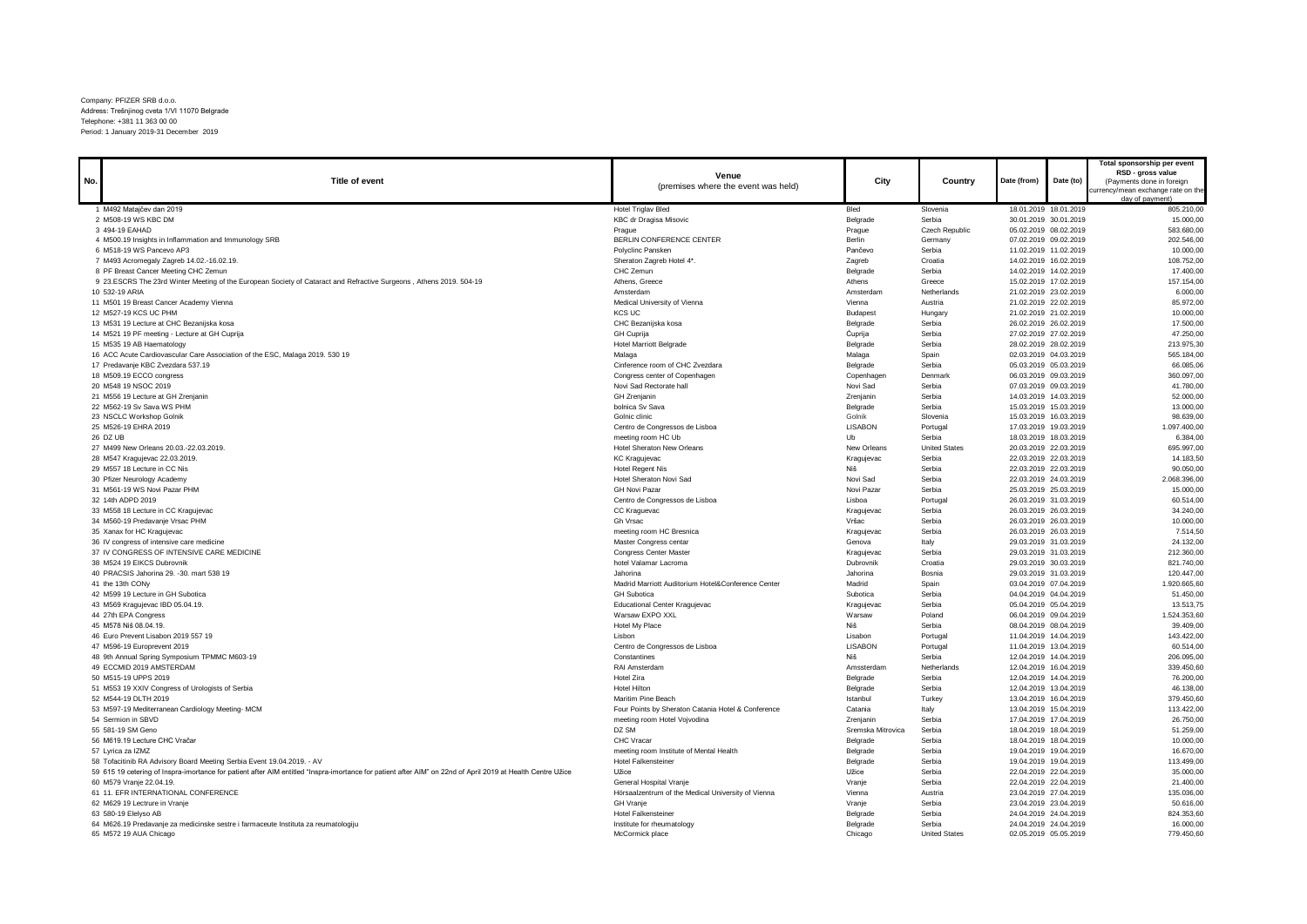| 66 Advisory Board ECALTA                                                                        | Crown Plaza                                       | Belgrade        | Serbia                      | 07.05.2019 07.05.2019 | 143.057,82   |
|-------------------------------------------------------------------------------------------------|---------------------------------------------------|-----------------|-----------------------------|-----------------------|--------------|
| 67 M 600 19 ExpPM                                                                               | Vodenica Mulino                                   | Skopje          | Macedonia                   | 07.05.2019 07.05.2019 | 532.405,45   |
| 68 M630-19 ATTR Amyloidosis Advisory Board                                                      | Crowne Plaza hotel                                | Belgrade        | Serbia                      | 09.05.2019 09.05.2019 | 127.175.75   |
| 69 M634 19 Pfizer Pan Tumor Academy                                                             | Hotel Radisson Blu                                | Belgrade        | Serhia                      | 10.05.2019 11.05.2019 | 1.736.113,07 |
| 70 M633-19 Pfizer Cardio Forum 2019                                                             | hotel Hilton, Belgrade                            | Belgrade        | Serbia                      | 13.05.2019 13.05.2019 | 936.947,82   |
| 71 M633-19 Pfizer Cardio forum 2019. CBC participants                                           | Tsar Dusan, hotel Hilton                          | Vrnjačka Banja  | Serbia                      | 13.05.2019 13.05.2019 | 231.612,00   |
| 72 Sermion za kućno lečenje Niš                                                                 | doctors room at home care department HC Niš       | <b>Niš</b>      | Serbia                      | 15.05.2019 15.05.2019 | 10.000,00    |
| 73 M601 19 REKONIO Accommodation for delegates                                                  | hotel Hilton                                      | Belgrade        | Serbia                      | 16.05.2019 18.05.2019 | 1.560.028,77 |
| 75 M640 19 Elevate 3                                                                            | Aula der Wissenschaften                           | Vienna          | Austria                     | 17.05.2019 18.05.2019 | 102.075,00   |
|                                                                                                 |                                                   |                 |                             |                       |              |
| 76 M646.19udruzenje gastroenteroloskih i endoskopskih tehnicara srbije                          | Nis Serbia                                        | Niš             | Serbia                      | 17.05.2019 19.05.2019 | 158,400.00   |
| 77 514-19 ECE 2019                                                                              | Lyon                                              | Lyon            | France                      | 18.05.2019 22.05.2019 | 1.527.134,00 |
| 79 M586.19 DDWeek                                                                               | San Diego                                         | San Diego       | <b>United States</b>        | 18.05.2019 21.05.2019 | 76.200,00    |
| 80 513-19 SIOPE                                                                                 | Prague                                            | Prague          | Czech Republic              | 20.05.2019 25.05.2019 | 538.192,00   |
| 81 589-19 SD Geno                                                                               | Sd                                                | Madrid          | Spain                       | 22.05.2019 22.05.2019 | 43.755.00    |
| 82 5th ESOC 2019                                                                                | MiCo Milano Congressi                             | Milano          | Italy                       | 22.05.2019 24.05.2019 | 1.126.726,00 |
| 84 631 19 Heart Failure 2019 - 6th World Congress on Acute Heart Failure                        | Athena                                            | Athens          | Greece                      | 25.05.2019 28.05.2019 | 1.675.782,00 |
| 85 Sermion za DZ Novi Sad                                                                       | hotel Veliki, meeting room                        | Novi Sad        | Serbia                      | 28.05.2019 28.05.2019 | 30.236,40    |
| 86 M654.19                                                                                      | Podgorica Montenegro                              | Podgorica       | Montenegro                  | 29.05.2019 29.05.2019 | 17.000.00    |
| 87 M660-19 Nurse EDU - UDK 29.5.2019                                                            | <b>UDK</b>                                        | Berlin          | Germany                     | 29.05.2019 29.05.2019 | 73.755,00    |
| 88 M_632_19 6th Balkan expert meeting                                                           | Conference room in Grand Portoroz Hotel           | Portorož        | Slovenia                    | 30.05.2019 31.05.2019 | 915.927,27   |
| 90 National Ecalta Meeting                                                                      | Promenada                                         | Belgrade        | Serbia                      | 30.05.2019 30.05.2019 | 2.805.645,72 |
| 91 National Meeting Ecalta                                                                      | Promenada                                         | Belgrade        | Serbia                      | 30.05.2019 30.05.2019 | 119.610,27   |
| 92 ASCO 2019 Annual Meeting                                                                     | McCormick place                                   | Chicago         | <b>United States</b>        | 31.05.2019 04.06.2019 | 4.717.147,00 |
| 94 M649-19 Adriatic Haemophilia Summit, Zg 2019                                                 | meeting room, hotel Amadria Park                  | Zagreb          | Croatia                     | 31.05.2019 31.05.2019 | 1.171.487,85 |
| 96 M655.19 Novo doba je počelo                                                                  | Hotel Crowne Plaza                                | Belgrade        | Serbia                      | 31.05.2019 31.05.2019 | 586.951,00   |
| 97 Regionalni Pfizer CNS Forum                                                                  | Hotel Sheraton Novi Sad                           | Novi Sad        | Serbia                      | 31.05.2019 02.06.2019 | 2.229.915,00 |
| 98 ESA VIENNA                                                                                   | Reed Messe Wien GmbH                              | Vienna          | Austria                     | 01.06.2019 03.06.2019 | 811.309,20   |
|                                                                                                 | <b>HotelMarriott Warsaw</b>                       | Warsaw          | Poland                      |                       | 73,759.00    |
| 99 17th European Congress of Clinical Neurophysiology                                           |                                                   |                 |                             | 05.06.2019 08.06.2019 |              |
| 100 20. EFORT CONGRESS                                                                          | CCL Lisbon                                        | Lishon          | Portugal                    | 05.06.2019 07.06.2019 | 481.758,00   |
| 101 669-19Haemophilia AB                                                                        | <b>Hotel Falkensteiner</b>                        | Belgrade        | Serbia                      | 05.06.2019 05.06.2019 | 82.483.00    |
| 102 Predavanje GAK Narodni Front                                                                | <b>GAK Narodni Front</b>                          | Belgrade        | Serbia                      | 05.06.2019 05.06.2019 | 31.625,50    |
| 103 607 19 Floretina Firenca                                                                    | Florence                                          | Florence        | Italy                       | 06.06.2019 09.06.2019 | 72.340.00    |
| 104 659 19 Kongres Internista Srbije 2019. Zlatibor                                             | Zlatibor                                          | Zlatibor        | Serbia                      | 06.06.2019 09.06.2019 | 92.540.00    |
| 105 M668-19 Nurse EDU, NS, 06. Jun. 2019                                                        | <b>IDOV</b>                                       | Novi Sad        | Serbia                      | 06.06.2019 06.06.2019 | 43.755,00    |
| 107 533-19 Paediatric school, 3rd party                                                         | Zlatibor                                          | Zlatibor        | Serbia                      | 09.06.2019 15.06.2019 | 87,740.00    |
| 108 M672 19 Lecture in Pozarevac                                                                | GH Pozarevac                                      | Požarevac       | Serbia                      | 10.06.2019 10.06.2019 | 55.500,00    |
| 109 M517.19 EULAR 2019                                                                          | <b>IFEMA Madrid</b>                               | Madrid          | Spain                       | 11.06.2019 16.06.2019 | 1.290.289,00 |
| 112 56. ERA - EDTA 2019 BUDAPEST                                                                | Hungexpo Fair Center                              | Budapest        | Hungary                     | 13.06.2019 17.06.2019 | 170.740,40   |
| 114 662 19 SOE 2019 Nice, France                                                                | Nica                                              | Nica            | France                      | 13.06.2019 16.06.2019 | 80.400,00    |
| 115 M671-19 Simpozijum Urgentne medicine, 13-15 Jun Portoroz, Slo                               | Convention center St. Bernardin                   | Portorož        | Slovenia                    | 13.06.2019 15.06.2019 | 72.000,00    |
| 116 639 19 PULMONARY HYPERTENSION by CLINICAL CASES - 2019, 14TH - 15TH JUNE 2019 BOLOGNA ITALY | Bologna                                           | Bologna         | Italy                       | 14.06.2019 15.06.2019 | 177.231,00   |
| 118 M625.19 GEEW                                                                                | Brussels exibition centre                         | <b>Brussels</b> | Belgium                     | 16.06.2019 18.06.2019 | 177.980,00   |
| 119 M676-19 KBC Zvezdara 18. Jun 2019                                                           | CHC Zvezdara                                      | Belgrade        | Serbia                      | 18.06.2019 18.06.2019 | 11.540,00    |
| 120 M681-19 BelMedic Workshop 18. Jun 2019                                                      | <b>Bel Medic</b>                                  | Belgrade        | Serbia                      | 18.06.2019 18.06.2019 | 12.000,00    |
| 121 M657.19 lecture                                                                             | Community health centre Zvezdara                  | Belgrade        | Serbia                      | 19.06.2019 19.06.2019 | 37.000,00    |
| 122 M675-19 Acromegaly Advisory Board                                                           | hotel Crowne Plaza                                | Belgrade        | Serbia                      | 19.06.2019 19.06.2019 | 99.075.77    |
| 123 594 19 29.ESH 21,-24.06 2019, Milan                                                         | Milar                                             | Milano          | Italy                       | 21.06.2019 24.06.2019 | 232.138.00   |
|                                                                                                 |                                                   | Subotica        | Serbia                      |                       | 1.205.848,09 |
| 124 Cardio neurology GP meeting                                                                 | hotel Galerija Subotica                           |                 |                             | 22.06.2019 23.06.2019 |              |
| 125 689 19 Kragujevac                                                                           | Kragujevac                                        | Kragujevac      | Serbia                      | 24.06.2019 24.06.2019 | 32.100,00    |
| 126 M691 19 Future Leaders meeting                                                              | Radisson Blu Carlton Hotel                        | Bratislava      | Slovakia                    | 24.06.2019 25.06.2019 | 26.613,00    |
| 127 677 19 Pfizer organise meeting in Čačak                                                     | Čačak                                             | Čačak           | Serbia                      | 01.07.2019 01.07.2019 | 22,500.00    |
| 128 679 19 ketering predavanje Bel medik                                                        | <b>Bel Medik</b>                                  | Belgrade        | Serbia                      | 02.07.2019 02.07.2019 | 12.000,00    |
| 129 M687-19 EWGGD 4 -6, Jul 2019                                                                | Université Clermont Auvergne: UFR d'Odontologie   | Paris           | France                      | 04.07.2019 06.07.2019 | 1.013.331,07 |
| 132 M692-19 Workshop Nis, 9 Jul 2019                                                            | Mascaron Restaurant lecture room                  | Niš             | Serbia                      | 09.07.2019 09.07.2019 | 36.450.40    |
| 133 M696-19 Vranje Workhsop, 10 Jul 2019                                                        | Hotel Ponte Bianco, Restaurant Room               | Vranje          | Serbia                      | 10.07.2019 10.07.2019 | 34,000.00    |
| 134 19th WPA 2019                                                                               | Lisboa Congressos Centre                          | Lisboa          | Portugal                    | 21.08.2019 25.08.2019 | 1.802.191,00 |
| 135 690 19 ESC 2019 Pariz                                                                       | Pariz                                             | Paris           | France                      | 31.08.2019 04.09.2019 | 8.405.901,00 |
| 139 11th EFIC                                                                                   | Feria Valencia                                    | Valancia        | Spain                       | 04.09.2019 07.09.2019 | 1.483.473,60 |
| 143 32nd ECNP                                                                                   | Bella Centar Copenhagen                           | Copenhagen      | Denmark                     | 07.09.2019 10.09.2019 | 557.672,40   |
| 144 38th Annual Congress ESRA Bilbao                                                            | The Euskalduna Conference Centre and Concert Hall | Madrid          | Spain                       | 10.09.2019 14.09.2019 | 276.426,40   |
| 145 M715 19 CTRL Cancer Summit & CTRL Cancer Media Summit                                       | Hilton Brussels Grand Place                       | <b>Brussels</b> | Belgium                     | 10.09.2019 10.09.2019 | 244.487,00   |
| 146 M742-19 ATTR edu, 10 Sep 2019, NS                                                           | meeting room of CCV- Neurology Clinic             | Novi Sad        | Serbia                      | 10.09.2019 10.09.2019 | 24.852,00    |
| 148 666 19 ESCRS Pariz 14. do 18.septembar 2019.                                                | Pariz                                             | Paris           | France                      | 14.09.2019 18.09.2019 | 471.251,00   |
| 150 674-19 ESPE                                                                                 | Vienna                                            | Vienna          | Austria                     | 18.09.2019 22.09.2019 | 1.284.370,00 |
| 153 M598 4th SEE Rheumatology Course 2019                                                       | <b>Hotel Ambasador</b>                            | Niš             | Serbia                      | 18.09.2019 20.09.2019 | 1.086.867.60 |
| 155 M750-19 Workshop, Novi Pazar, 19 Sep 2019                                                   | GH Novi Pazar                                     | Novi Pazar      | Serbia                      | 19.09.2019 19.09.2019 | 13.253,25    |
| 157 M719.19 Godišnji Kongres Udruženja URES i Udruženja ORS 2019                                | Congress Center "Oficirski dom"Niš                | Niš             | Serbia                      | 20.09.2019 23.09.2019 | 593.918,00   |
|                                                                                                 |                                                   |                 |                             |                       |              |
| 160 M585 WCOG 2019                                                                              | congress centre of Istanbul                       | Istanbul        | Turkey                      | 21.09.2019 24.09.2019 | 181.642,69   |
| 161 M585 WCOG 2019                                                                              | <b>Istanbul Congress Center</b>                   | Istanbu         | Turkey                      | 21.09.2019 24.09.2019 | 447.938,00   |
| 162 School of young neurologists and internists                                                 | hotel Galerija                                    | Zagreb          | Croatia                     | 21.09.2019 22.09.2019 | 1.081.280,07 |
| 163 79. FIP WORLD CONGRESS OF PHARMACY 739-19                                                   | Adnec National exhibition centre                  | Dubai           | <b>United Arab Emirates</b> | 22.09.2019 26.09.2019 | 306.270,00   |
| 164 33. ESVS ANNUAL MEETING                                                                     | Deichtorhallen Hamburg                            | Hamburg         | Germany                     | 24.09.2019 27.09.2019 | 254.737.45   |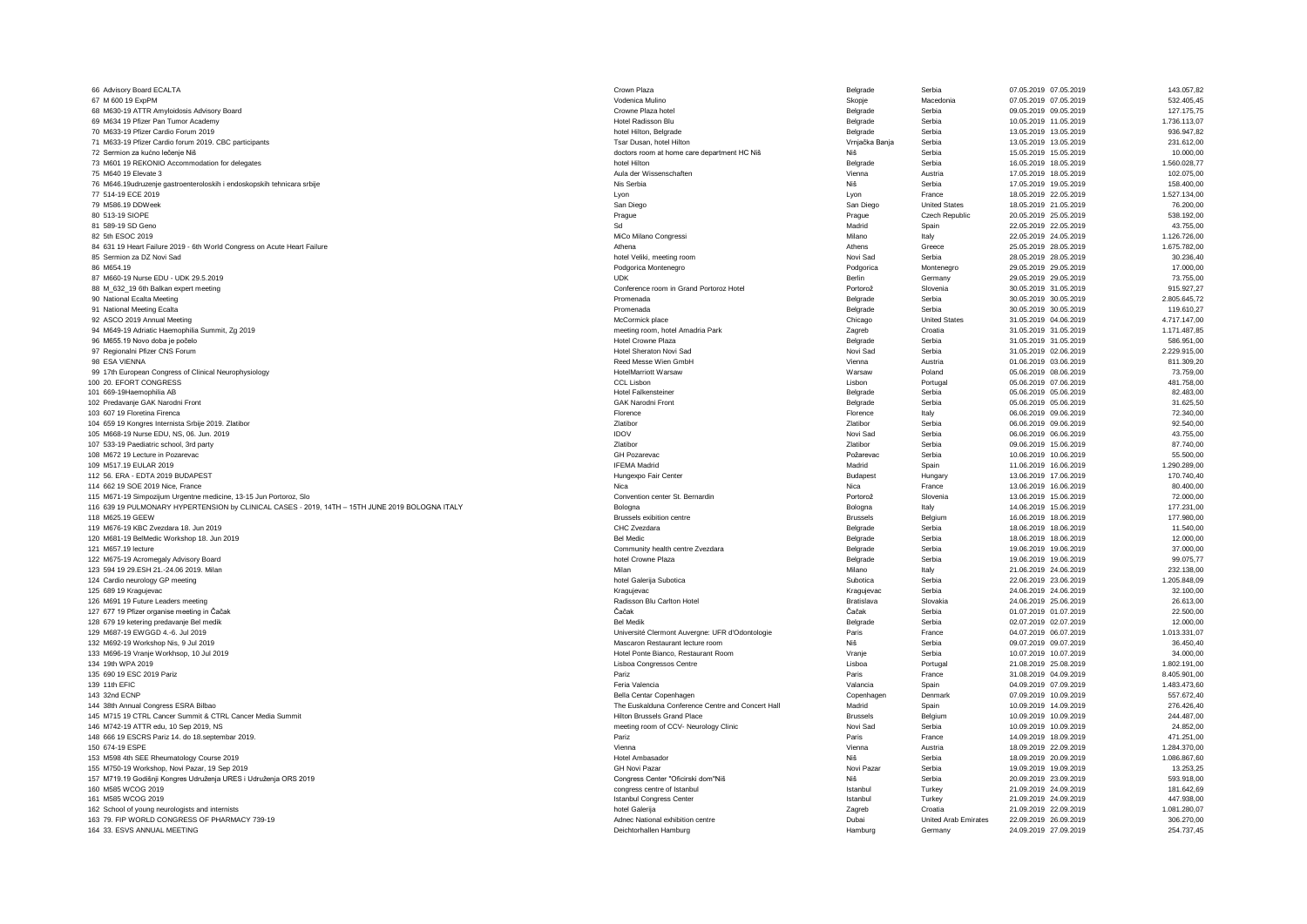| 165 Sermion za OB Čačak                                                                                                            | meeting room neurology dept                         | Čačak            | Serbia                      | 24.09.2019 24.09.2019                          | 15,000.00              |
|------------------------------------------------------------------------------------------------------------------------------------|-----------------------------------------------------|------------------|-----------------------------|------------------------------------------------|------------------------|
| 166 M746-19 Pfizer forum Nis, 25 Sep 2019                                                                                          | hotel Tami                                          | Niš              | Serbia                      | 25.09.2019 25.09.2019                          | 177.500,00             |
| 167 M752-19 Workshop Kikinda, 26 Sep 2019                                                                                          | <b>GH Kikinda</b>                                   | Kikinda          | Serbia                      | 26.09.2019 26.09.2019                          | 42.890,00              |
| 168 M753 19 GP X CONGRESS of Serbian General Medicine Doctors                                                                      | <b>Zlatibor</b>                                     | <b>Zlatibor</b>  | Serbia                      | 26.09.2019 29.09.2019                          | 104.543,36             |
| 170 ESMO 2019                                                                                                                      | FIRA GRAN VIA                                       | <b>BARSELONA</b> | Spain                       | 27.09.2019 01.10.2019                          | 28.920,00              |
| 171 M718.19 I kongres endoskopskih sestara Crne Gore                                                                               | Podgorica, Montenegro                               | Podgorica        | Montenegro                  | 27.09.2019 29.09.2019                          | 15.104,00              |
| 172 M747 19 ESMO 2019                                                                                                              |                                                     | <b>BARSELONA</b> |                             | 27.09.2019 01.10.2019                          | 129,277.00             |
|                                                                                                                                    | Fira Gran Via Barcelona                             |                  | Spain                       |                                                |                        |
| 175 ERS 2019 Madrid M693-19                                                                                                        | Ifema Ferie                                         | Madrid           | Spain                       | 28.09.2019 02.10.2019                          | 960.387,60             |
| 176 ESICM 2019 BERLIN                                                                                                              | City Cube Berlin                                    | Berlin           | Germany                     | 28.09.2019 02.10.2019                          | 682,882.60             |
| 178 M667-19 ERS Madrid, 28 Sep - 02 Oct 2019                                                                                       | IFEMA - Feria de Madrid                             | Madrid           | Spain                       | 28.09.2019 02.10.2019                          | 165.000,00             |
| 180 M720-19 ECTH 2-4 Oct 2019, Glasgow, UK                                                                                         | Scottish Event Campus                               | Glasgow          | <b>UK</b>                   | 02.10.2019 04.10.2019                          | 200.253,93             |
| 181 Xeljanz UC - IBD Peer programme Amsterdam October 2019                                                                         | Academic Medical Centre                             | Amsterdam        | Netherlands                 | 02.10.2019 03.10.2019                          | 485.171,00             |
| 183 M755-19 Niski pedijatrijski dani 3-5 Oct 2019, 3rd Party                                                                       | Faculty of Medicine, Nis                            | Niš              | Serbia                      | 03.10.2019 05.10.2019                          | 413.691,00             |
| 184 EAHP 2019 BRUSSELS 686-19                                                                                                      | Hotel Van der Valk Brussels Airport                 | <b>Brussels</b>  | Belaium                     | 04.10.2019 05.10.2019                          | 137,462.00             |
| 185 781 19 cetering KCS                                                                                                            | KCS                                                 | Belgrade         | Serbia                      | 09.10.2019 09.10.2019                          | 63.000,00              |
| 186 3353 - MEETING - INTERNATIONAL IDM VX STRATEGY REVIEW MEETING - Oct 10th, 2019                                                 | Westin Paris Vendôme                                | Paris            | France                      | 10.10.2019 10.10.2019                          | 246.296,00             |
|                                                                                                                                    | <b>Hotel Falkensteiner</b>                          | Podgorica        | Montenegro                  | 10.10.2019 11.10.2019                          | 99.296,00              |
| 188 M736 19 4th Arome Course PF satellite symposium - speaker travel arrangement                                                   |                                                     |                  |                             |                                                |                        |
| 190 I&I- EADV Industry Hub- 11 October 2019 - AMEX GBT Logistics                                                                   | IFEMA- Feria de Madrid                              | Madrid           | Spain                       | 11.10.2019 11.10.2019                          | 556.297,00             |
| 191 M736 19 4th Arome Course PF satellite symposium - speakers travel arrangement                                                  | hotel Falkensteiner                                 | Podgorica        | Montenegro                  | 11.10.2019 11.10.2019                          | 43.785,00              |
| 192 M787-19 XII National Congress - Thrombosis, bleeding and continuous vascular coagulation, 11-12 October 2019, Saint Petersburg | hotel Saint Petersburg                              | Petersburg       | Russia                      | 11.10.2019 12.10.2019                          | 82.682,00              |
| 193 777 19 Predavanje Kragujevac 14.10.2019.                                                                                       | Kraguievac                                          | Kraguievac       | Serbia                      | 14.10.2019 14.10.2019                          | 37.800,00              |
| 194 FPM M 765 19                                                                                                                   | Hote: Falkensteiner                                 | Podgorica        | Crna Gora                   | 15.10.2019 15.10.2019                          | 290,000.00             |
| 197 IV Congress of Hematologists Nis                                                                                               | Kongresni centar Constantinus                       | Niš              | Serbia                      | 17.10.2019 20.10.2019                          | 334.090,00             |
| 199 M760-19 Kongres Udruzenja Kardiologa Srbije, Zlatibor, 3rd party                                                               | hotels Palisad and Mona                             | Zlatibor         | Serbia                      | 17.10.2019 20.10.2019                          | 374,808.25             |
| 200 M763-19 6th Dubrovnik Cardiology Highlights Conference, Dubrovnik, 17-20 Oct 2019                                              | Lacroma Hotel                                       | Dubrovnik        | Croatia                     | 17.10.2019 20.10.2019                          | 1.053.456,59           |
| 201 M774-19 4. Kongres Hematologa Srbije, 3rd party                                                                                | hotel Tami                                          | Podgorica        | Crna Gora                   | 17.10.2019 20.10.2019                          | 226.102,24             |
|                                                                                                                                    |                                                     |                  | Serbia                      |                                                |                        |
| 202 Sermion for Leskovac                                                                                                           | restoran ABC Leskovac                               | Leskovac         |                             | 18.10.2019 18.10.2019                          | 29.400,00              |
| 204 M595.19 UEGW                                                                                                                   | Barcelona Spain                                     | <b>BARSELONA</b> | Spain                       | 19.10.2019 23.10.2019                          | 224.331,00             |
| 205 3353 PIO TBE Meeting October 20-22 2019                                                                                        | Hotel Villa Spiegelberg                             | Spiegelberg      | Germany                     | 20.10.2019 22.10.2019                          | 717.488,00             |
| 206 M773-19 Duke IEM preceptorship                                                                                                 | Duke University Hospital, Department of Genetics    | Genetics         | <b>United States</b>        | 20.10.2019 02.11.2019                          | 528.169,00             |
| 207 3353 PIO MnB Champion Meeting with a speaker Stephen Clark Oct 21-23 2019                                                      | Hanover suite                                       | Edinburgh        | <b>UK</b>                   | 21.10.2019 22.10.2019                          | 43,755.00              |
| 208 M783-19 Edu Sabac, 22 Oct 2019                                                                                                 | General Hospital Sabac                              | Šabac            | Serbia                      | 22.10.2019 22.10.2019                          | 14.880.00              |
| 209 M793-19 Pfizer Workshop, Kragujevac 22.10.2019                                                                                 | Clinical Centre of Kragujevac                       | Kragujevac       | Serbia                      | 22.10.2019 22.10.2019                          | 5,500.00               |
| 210 ONC GLOB BV PAL MEETING mBC Workshop and Consensus Paper 23.10.2019 in Brussells                                               | <b>Brussells</b>                                    | <b>Brussells</b> | Belgium                     | 23.10.2019 23.10.2019                          | 167,500.00             |
| 211 SIOP 2019                                                                                                                      | Lyon, France                                        | Lvon             | France                      | 23.10.2019 27.10.2019                          | 526.230,00             |
|                                                                                                                                    |                                                     |                  |                             |                                                |                        |
|                                                                                                                                    |                                                     |                  |                             |                                                |                        |
| 212 21.school of epilepsy, attendee                                                                                                | Cigota                                              | <b>Zlatibor</b>  | Serbia                      | 24.10.2019 27.10.2019                          | 25.398.96              |
| 213 791-19 Dani klinike                                                                                                            | SC, Belgrade                                        | Belgrade         | Serbia                      | 24.10.2019 25.10.2019                          | 47.987,70              |
| 214 M757-19 Additional GHS ACM, 24-26 Oct 2019, Berlin                                                                             | Maritim hote                                        | Berlin           | Germany                     | 24.10.2019 26.10.2019                          | 1.855.733,59           |
| 219 M790.19 lecture CHC Palilula                                                                                                   | CHC PALILULA                                        | Belgrade         | Serbia                      | 25.10.2019 25.10.2019                          | 22.804,50              |
| 222 SHAPE 2019 AMSTERDAM                                                                                                           | NH Noordwijk Conference Centre                      | Amsterdam        | Netherlands                 | 25.10.2019 26.10.2019                          | 54.786,19              |
| 224 Shape Meeting Belgrade                                                                                                         | Falkensteiner hotel                                 | Belgrade         | Serbia                      | 25.10.2019 26.10.2019                          | 170.269,50             |
| 225 ATTR ACADEMY - 2019 - LOGISTICS FCPA APPROVAL                                                                                  | Hotel                                               | Athens           | Greece                      | 26.10.2019 27.10.2019                          | 153.874,00             |
| 227 M782-19 World Congress of Neurology 2019, 27-31 Oct, Dubai                                                                     | World Trade Centre, Dubai                           | Dubai            | <b>United Arab Emirates</b> | 27.10.2019 31.10.2019                          | 138.483,41             |
|                                                                                                                                    | Hotel                                               | Tirana           |                             | 05.11.2019 05.11.2019                          |                        |
| 229 M796-19 Hemophilia Advisory Board Albania                                                                                      |                                                     |                  | Albania                     |                                                | 154.493,00             |
| 230 M811-19 Pfizer Workshop, Nis, 5 Nov 2019                                                                                       | Pediatric Internal Medicine Clinic, CCN             | Niš              | Serbia                      | 05.11.2019 05.11.2019                          | 25.000,00              |
| 231 ONC- EE- SB- Annual Cluster Medical Meeting- 5-6 Nov 2019                                                                      | Hotel Kompas, Bled                                  | Bled             | Slovenia                    | 05.11.2019 06.11.2019                          | 47.987.70              |
| 234 M761 19 - 56th Cancerology week sponsoring attendance of delegates                                                             | Hotel Crowne plaza                                  | Belgrade         | Serbia                      | 06.11.2019 09.11.2019                          | 364,760.00             |
| 235 M808 III Kongres Unije Udruženja medicinskih sestara i zdravstvenih tehničara Srbije                                           | Hotel Omorika                                       | Bajina Bašta     | Serbia                      | 06.11.2019 10.11.2019                          | 296.272,76             |
| 236 4th EACTS Mechanical Circulatory Support Summit Prague                                                                         | <b>Hotel Hilton Prague</b>                          | Prague           | Czech Republic              | 07.11.2019 09.11.2019                          | 192.516.80             |
| 237 ACR Congress 2019                                                                                                              | Georgia World Congress Center                       | Georgia          | <b>United States</b>        | 07.11.2019 13.11.2019                          | 1.179.172,00           |
| 238 M712.19 PRM Congress 2019                                                                                                      | Complexe Administratif et Culturel                  | Culturel         | Morocco                     | 07.11.2019 10.11.2019                          | 196.296,00             |
| 240 M807-19 Masterclass CBC 8-9 Nov 2019, Warszawa                                                                                 | Warsaw, Novotel Warszawa Centrum                    | Warszawa         | Poland                      | 08.11.2019 09.11.2019                          | 3.028.355,00           |
| 243 Cardiology-neurology meeting for GPs Vrnjacka banja                                                                            | conference room Hotel Fontana                       | Vrnjačka Banja   | Serbia                      | 09.11.2019 10.11.2019                          | 964.262,00             |
| 245 M722-19 SfE BES 11-13 Nov 2019, Brighton, UK                                                                                   | <b>Brighton Centre</b>                              | Brighton         | <b>UK</b>                   | 11.11.2019 13.11.2019                          | 218,689.36             |
|                                                                                                                                    |                                                     |                  |                             |                                                |                        |
| 246 M818-19 Pfizer forum Novi Sad                                                                                                  | Hotel Sheraton Novi sad                             | Novi Sad         | Serbia                      | 12.11.2019 12.11.2019                          | 194.700,00             |
| 247 M803 19 ABC5 Portugal                                                                                                          | CCL - Centro de Congressos de Lisboa                | Lisboa           | Portugal                    | 13.11.2019 17.11.2019                          | 1.874.815,00           |
| 251 Gastroenterology Expert Masterclass - Brussels November 2019                                                                   | Crowne Plaza Brussels Airpor                        | <b>Brussels</b>  | Belgium                     | 15.11.2019 16.11.2019                          | 443.875,44             |
| 253 M826 Workshop Leskovac 18.11.19.                                                                                               | Hotel ABC                                           | Leskovac         | Serbia                      | 18.11.2019 18.11.2019                          | 48.400.00              |
| 254 M835-19 Pfizer Workshop Cacak 18 Nov 2019                                                                                      | Hall of Occupational Medicine                       | Čačak            | Serbia                      | 18.11.2019 18.11.2019                          | 24.420,00              |
| 256 820-19 UDK Gaucher disease                                                                                                     | <b>UDK</b>                                          | Berlin           | Germany                     | 19.11.2019 19.11.2019                          | 54.661,00              |
| 257 M827 Vranje 19.11.19.                                                                                                          | Health center Vranje                                | Vranie           | Serbia                      | 19.11.2019 19.11.2019                          | 95.304,50              |
| 258 M828 Goše Niš 20.11.19                                                                                                         | Clinical centre Niš                                 | Niš              | Serbia                      | 20.11.2019 20.11.2019                          | 12.000,00              |
| 259 M837-19 Pančevo WS Novembar                                                                                                    | <b>GH Pancevo</b>                                   | Pančevo          | Serbia                      | 20.11.2019 20.11.2019                          | 13.072,00              |
| 261 ACRODAT Prospective Study Investigator Meeting 2019                                                                            | Hilton Milan                                        | Milan            | Italy                       | 22.11.2019 23.11.2019                          | 96,296.00              |
| 265 M840-19 Workshop Kraljevo, 25 Nov 2019                                                                                         | premises of hotel Crystal                           | Kraljevo         | Serbia                      | 25.11.2019 25.11.2019                          | 24.860,00              |
|                                                                                                                                    |                                                     |                  | Serbia                      |                                                |                        |
| 266 M800 19 IBRANCE Regional Advisory Board Meeting                                                                                | <b>Hotel Envoy</b>                                  | Belgrade         |                             | 26.11.2019 26.11.2019                          | 608.239,00             |
| 268 M846-19 Pfizer WS Vrsac PHM                                                                                                    | Gh Vrsac                                            | Vršac            | Serbia                      | 26.11.2019 26.11.2019                          | 16.007,00              |
| 269 IMD Gaucher disease                                                                                                            | <b>IMD</b>                                          | <b>Berlin</b>    | Germany                     | 27.11.2019 27.11.2019                          | 54.661,00              |
| 270 822-19 IDOV Gaucher disease                                                                                                    | hotel Sherator                                      | Novi Sad         | Serbia                      | 28.11.2019 28.11.2019                          | 85,000.00              |
| 271 M834-19 Kongres Neurologa Srbije, 3rd party                                                                                    | premises of hotels Zepter and Fontana               | Vranjačka banja  | Serbia                      | 28.11.2019 01.12.2019                          | 367.519,00             |
| 272 M845 Goše Belgrade 28.11.19                                                                                                    | Clinical centre Serbia<br>meeting room Hotel Zepter | Belgrade         | Serbia                      | 28.11.2019 28.11.2019<br>28.11.2019 01.12.2019 | 5,600.00<br>865.197.63 |